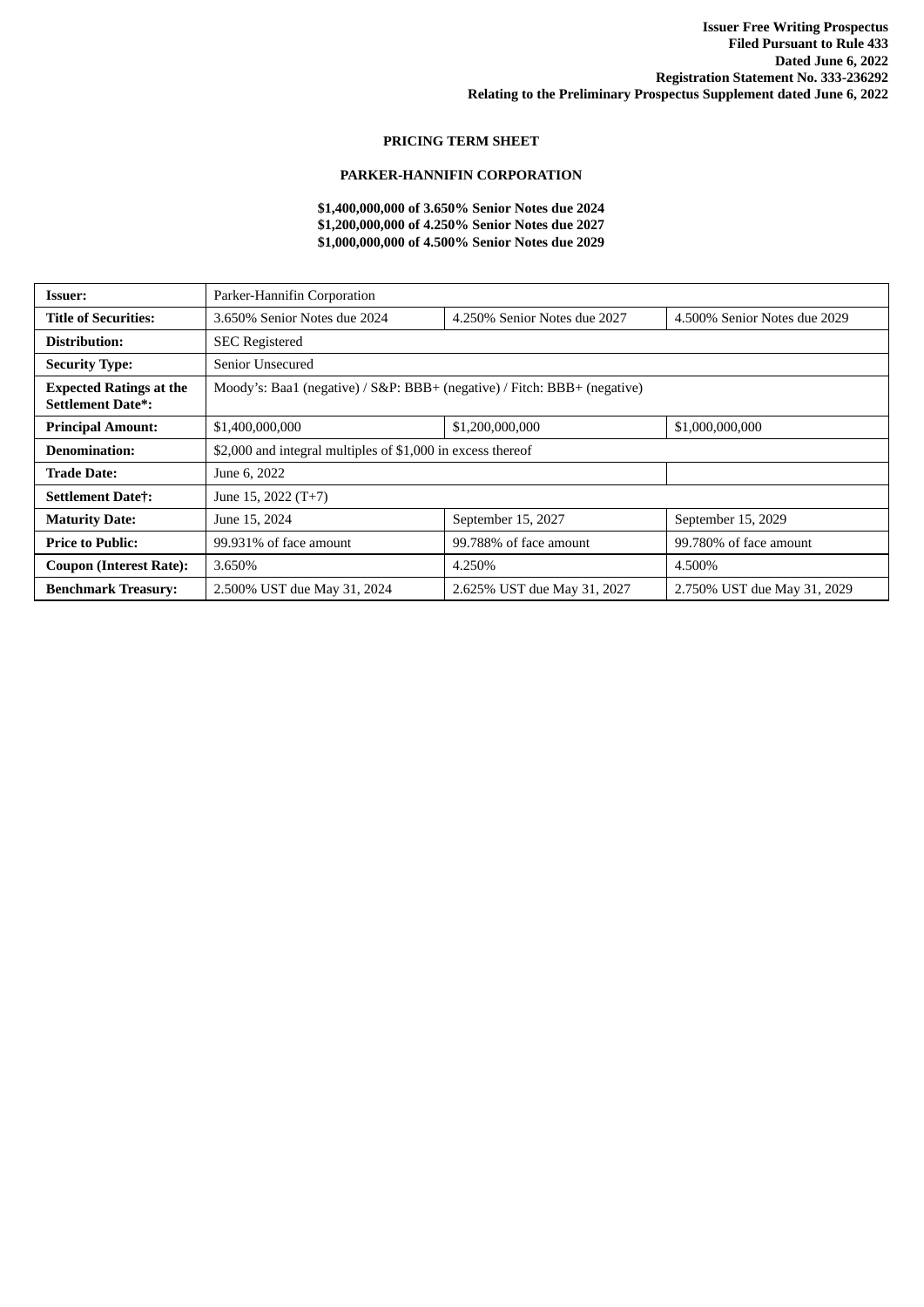| <b>Benchmark Treasury</b><br><b>Price and Yield:</b> | $99-17+ / 2.736%$                                                                                                                                                                                                                                                                                                                                                                                                                                                                                                                                 | 98-02 3/4 / 3.042%                                                                                                                                                                                                                                 | $97-29+73.083%$                                                                                                                                                                                                                                    |  |
|------------------------------------------------------|---------------------------------------------------------------------------------------------------------------------------------------------------------------------------------------------------------------------------------------------------------------------------------------------------------------------------------------------------------------------------------------------------------------------------------------------------------------------------------------------------------------------------------------------------|----------------------------------------------------------------------------------------------------------------------------------------------------------------------------------------------------------------------------------------------------|----------------------------------------------------------------------------------------------------------------------------------------------------------------------------------------------------------------------------------------------------|--|
| <b>Spread to Benchmark</b><br><b>Treasury:</b>       | $+95$ bps                                                                                                                                                                                                                                                                                                                                                                                                                                                                                                                                         | $+125$ bps                                                                                                                                                                                                                                         | $+145$ bps                                                                                                                                                                                                                                         |  |
| <b>Yield to Maturity:</b>                            | 3.686%                                                                                                                                                                                                                                                                                                                                                                                                                                                                                                                                            | 4.292%                                                                                                                                                                                                                                             | 4.533%                                                                                                                                                                                                                                             |  |
| <b>Interest Payment Dates:</b>                       | Semi-annually on June 15 and<br>December 15 of each year, commencing<br>December 15, 2022                                                                                                                                                                                                                                                                                                                                                                                                                                                         | Semi-annually on March 15 and September 15 of each year, commencing<br>March 15, 2023                                                                                                                                                              |                                                                                                                                                                                                                                                    |  |
| <b>Optional Redemption:</b>                          |                                                                                                                                                                                                                                                                                                                                                                                                                                                                                                                                                   |                                                                                                                                                                                                                                                    |                                                                                                                                                                                                                                                    |  |
| <b>Make-Whole Call:</b>                              | $UST + 15 bps$                                                                                                                                                                                                                                                                                                                                                                                                                                                                                                                                    | $UST + 20 bps$                                                                                                                                                                                                                                     | $UST + 25 bps$                                                                                                                                                                                                                                     |  |
| Par Call:                                            | None                                                                                                                                                                                                                                                                                                                                                                                                                                                                                                                                              | On or after August 15, 2027 (one<br>month prior to the Maturity Date)                                                                                                                                                                              | On or after July 15, 2029 (two<br>months prior to the Maturity Date)                                                                                                                                                                               |  |
| <b>Special Mandatory</b><br><b>Redemption:</b>       | If we do not consummate the proposed acquisition of Meggitt plc on or prior to April 3, 2023 or, if prior to such date,<br>we notify the trustee for the notes in writing that the cooperation agreement between us and Meggitt plc is terminated,<br>the notes will be subject to a special mandatory redemption. The special mandatory redemption price will be equal to<br>101% of the aggregate principal amount of the notes, plus accrued and unpaid interest on the notes to, but not including,<br>the special mandatory redemption date. |                                                                                                                                                                                                                                                    |                                                                                                                                                                                                                                                    |  |
| <b>CUSIP/ISIN:</b>                                   | 701094 AQ7 / US701094AQ75                                                                                                                                                                                                                                                                                                                                                                                                                                                                                                                         | 701094 AR5 / US701094AR58                                                                                                                                                                                                                          | 701094 AS3 / US701094AS32                                                                                                                                                                                                                          |  |
| <b>Joint Book-Running</b><br><b>Managers:</b>        | Citigroup Global Markets Inc.<br>HSBC Securities (USA) Inc.<br>Wells Fargo Securities, LLC<br>Barclays Capital Inc.<br><b>BNP Paribas Securities Corp.</b><br>KeyBanc Capital Markets Inc.<br>Mizuho Securities USA LLC<br>TD Securities (USA) LLC                                                                                                                                                                                                                                                                                                | Citigroup Global Markets Inc.<br>HSBC Securities (USA) Inc.<br>Wells Fargo Securities, LLC<br>Barclays Capital Inc.<br><b>BNP Paribas Securities Corp.</b><br>KeyBanc Capital Markets Inc.<br>Mizuho Securities USA LLC<br>TD Securities (USA) LLC | Citigroup Global Markets Inc.<br>HSBC Securities (USA) Inc.<br>Wells Fargo Securities, LLC<br>Barclays Capital Inc.<br><b>BNP Paribas Securities Corp.</b><br>KeyBanc Capital Markets Inc.<br>Mizuho Securities USA LLC<br>TD Securities (USA) LLC |  |